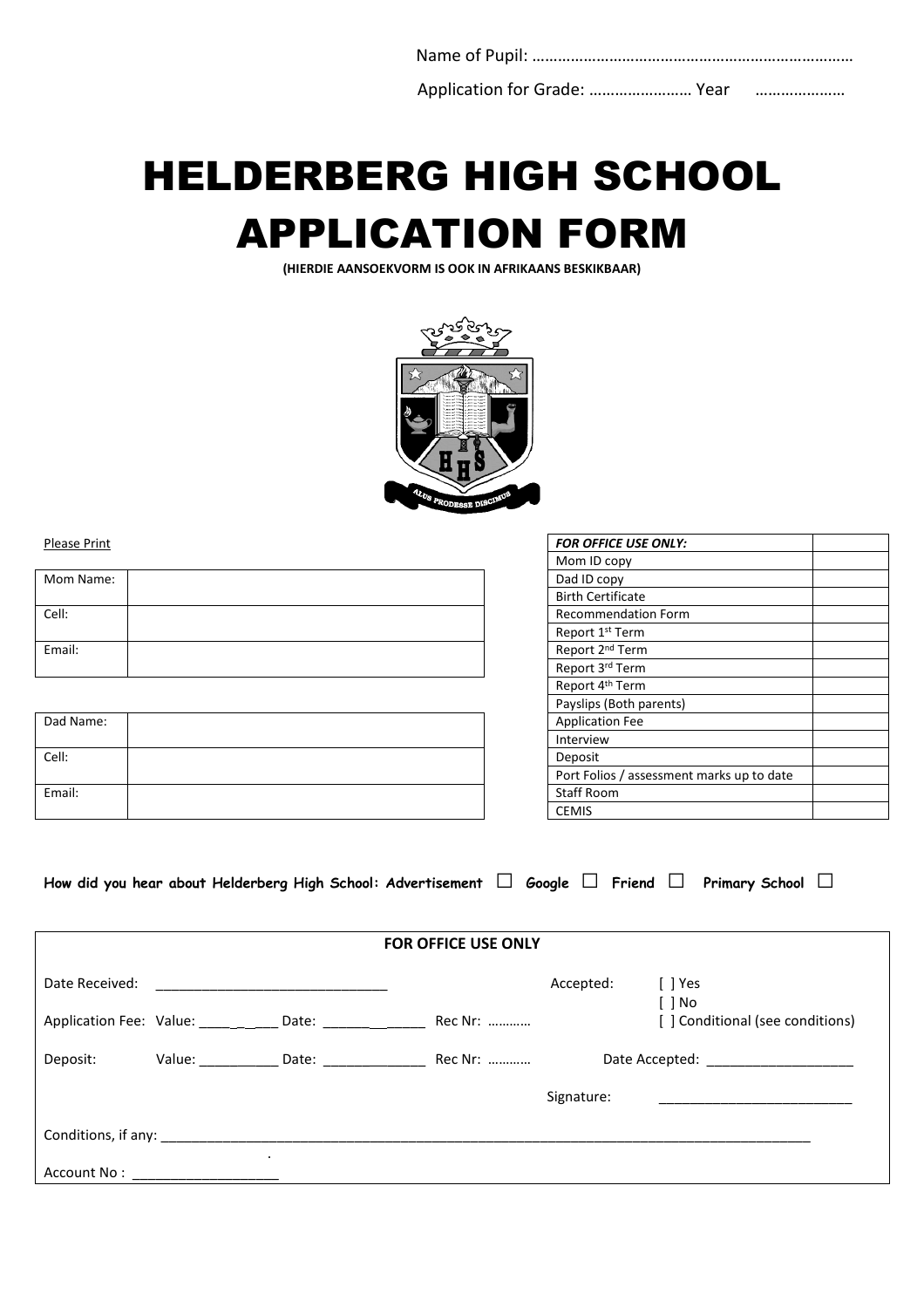#### This application form must be completed IN FULL, accompanied by ALL of the following:

- 1. Copies of the parent/s or guardian/s identity documents.
- 2. Copy of pupil's Birth Certificate / ID / Passport
- 3. Most recent multi-term school report.
- 4. All Port Folios (if starting in the middle of the year)
- 5. Most recent ID/Passport size photo.
- 6. Application Fee:
	- a. A non-refundable application fee of R500.00
	- b. After 31 October a late fee charge will be added to the application fee of R200 extra.
- 7. Copy of most recent payslips of both parents attached, or two months bank statements if business.
- 8. Confirm secretary has received the confidential Recommendation Form from current or previous school.

#### Please complete Compulsory Contact information below.

# Section A Information Regarding Pupil

## A1

| If parents are divorced, who does the learner live with (Please tick):              |                    |                          |                      |                                                                                                                     |
|-------------------------------------------------------------------------------------|--------------------|--------------------------|----------------------|---------------------------------------------------------------------------------------------------------------------|
| Both Parents $\square$                                                              | Father only $\Box$ | Mother only $\Box$<br>A2 | Guardian only $\Box$ |                                                                                                                     |
|                                                                                     |                    |                          |                      |                                                                                                                     |
|                                                                                     |                    | A3                       |                      |                                                                                                                     |
| Church Denomination - please indicate:                                              |                    |                          |                      |                                                                                                                     |
| $SDA \Box$                                                                          |                    |                          |                      |                                                                                                                     |
| If Seventh Day Adventist are you Baptised: Yes $\square$ No $\square$ date baptised |                    |                          |                      |                                                                                                                     |
|                                                                                     |                    | <b>A4</b>                |                      |                                                                                                                     |
|                                                                                     |                    |                          |                      |                                                                                                                     |
|                                                                                     |                    |                          |                      |                                                                                                                     |
|                                                                                     |                    | <b>A5</b>                |                      |                                                                                                                     |
| Please indicate with an X if you suspect your child has any of the following:       |                    |                          |                      |                                                                                                                     |
|                                                                                     |                    |                          |                      | Any learner disabilities: ADD, ADHD, hyperactivity, autism, other Diagnosed by a professional: Yes $\Box$ No $\Box$ |
|                                                                                     |                    |                          |                      |                                                                                                                     |
|                                                                                     |                    |                          |                      |                                                                                                                     |
|                                                                                     |                    |                          |                      |                                                                                                                     |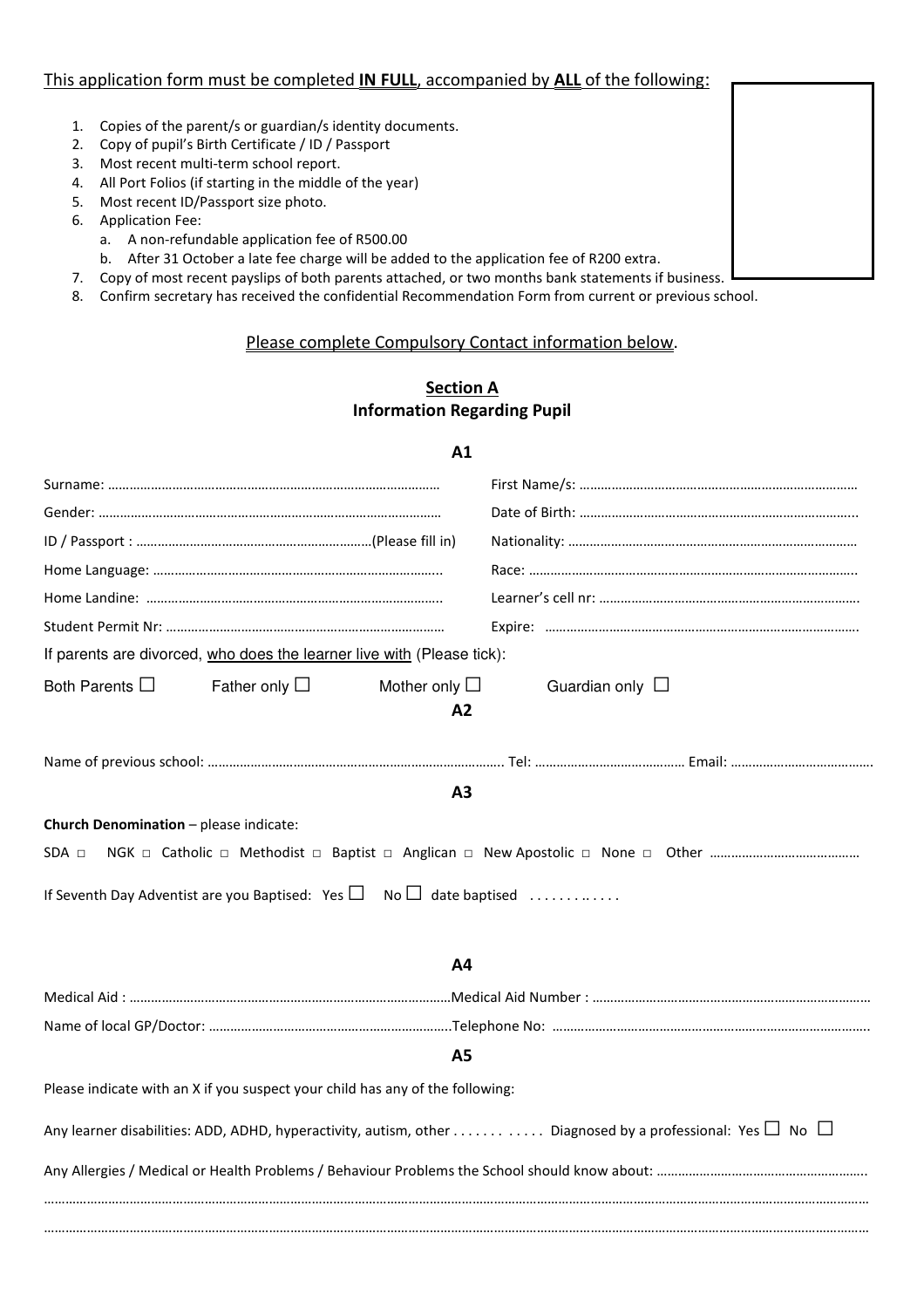# Section B – Subject Choices

#### B1 Grade 8 & 9

| 1. English Home Language   | or | English 1 <sup>st</sup> Add Language   | $\Box$ |
|----------------------------|----|----------------------------------------|--------|
| 2. Afrikaans Home Language | or | Afrikaans 1 <sup>st</sup> Add Language | $\Box$ |

#### B2 Grade 10 – 12

|    | 1. English Home Language   | or | English 1 <sup>st</sup> Additional Language   |  |
|----|----------------------------|----|-----------------------------------------------|--|
| 2. | Afrikaans Home Language    | or | Afrikaans 1 <sup>st</sup> Additional Language |  |
| 3. | <b>Mathematics</b>         | or | <b>Mathematical Literacy</b>                  |  |
| 4. | Life Orientation           |    |                                               |  |
| 5. | <b>Physical Sciences</b>   | or | <b>CAT (Computer Applications)</b>            |  |
|    | 6. Life Sciences (Biology) | or | Art – Design                                  |  |
| 7. | Geography                  | or | Accounting                                    |  |
| 8. | <b>Business Studies</b>    |    |                                               |  |

#### PLEASE NOTE:

- Options 1-4 are compulsory subjects
- A minimum of 3 subjects from options 5-8
- At least ONE of the two languages must be taken as a HOME language
- Mathematics is subject to a satisfactory mark of 60% required

## Please check the subjects your child will take for Grade 10, taking the following into consideration:

- It is imperative and critical for a parent to note that learners wishing to attend a University need to be especially certain of their child's subject choices. The onus rests on the parent to ensure the applicable career research has been done for their child's subject choice.
- Mathematics may be a pre-requisite for a tertiary course and Mathematical Literacy may jeopardise this, please confirm this first.
- Learners may be encouraged to take either Art Design OR Computer Application Technology as their 7<sup>th</sup> subject and still qualify for University entrance.
- Should learners wish to take both Art-Design and Computer Application Technology and still obtain University entrance, it must be taken as an 8<sup>th</sup> subject.

## Section C

Information Regarding Father □ Guardian □ Please tick both if learner living with father **only**